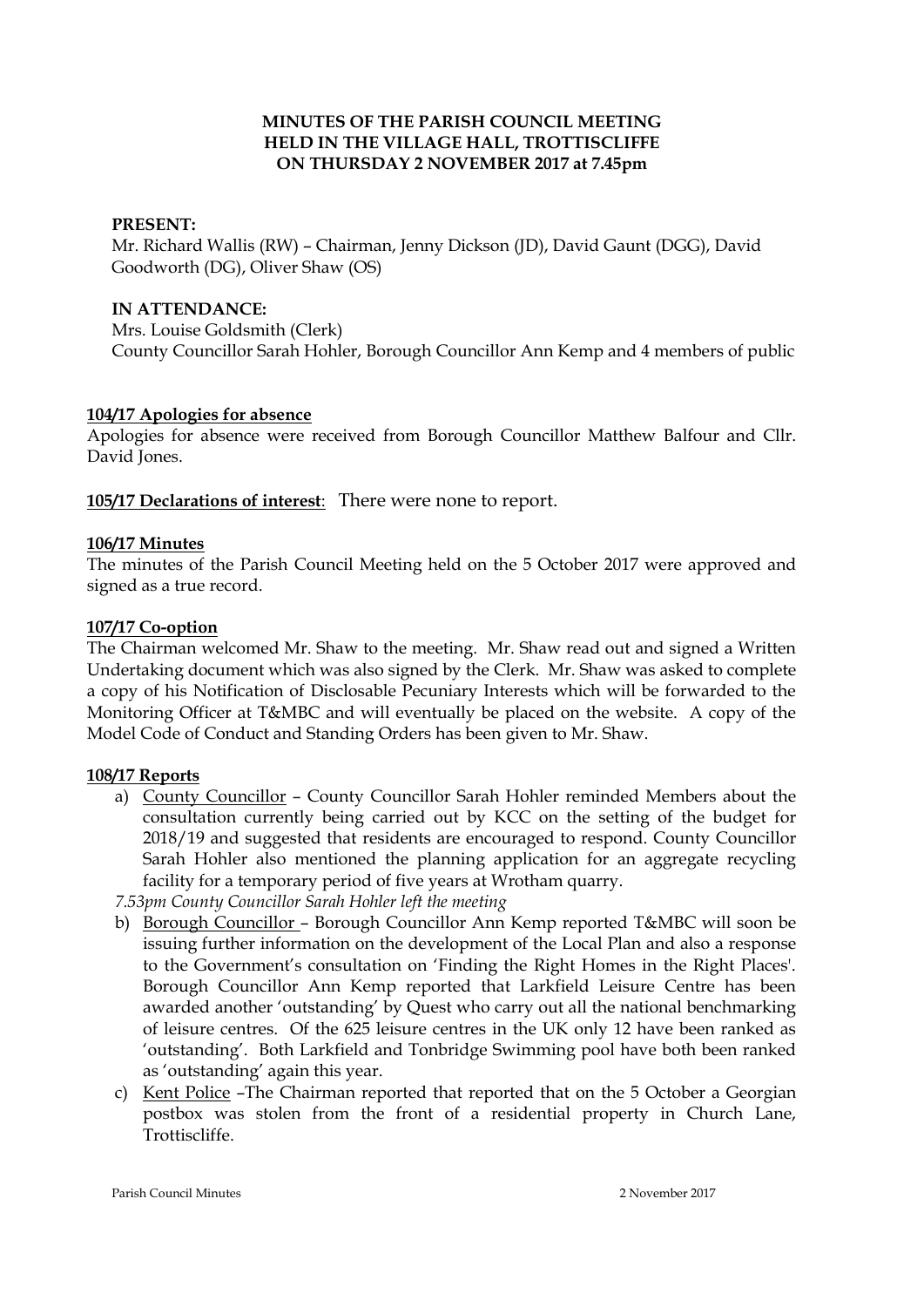- d) KALC Area Committee JD attended the meeting held on the 12 October and advised that it would be useful for a representative from the Parish Council to attend these meetings. The main topic of discussion was the Parish Charter. The Parish Charter is being drafted to develop a culture of mutual trust and openness between the Borough and Local Councils and agreement that the structures and processes for working together are reasonable and effective.
- e) JPCTCG The next meeting is due to be held on the 23 November 2017.
- f) Parish Partnership Panel The next meeting is due to be held on the 16 November 2017. JD agreed to attend this meeting.
- g) Trosley Liaison Group Apologies for DG and RW were sent for the meeting held on the 10 October 2017 which clashed with the funeral of Councillor Trevor Ledamun. The Clerk was asked to verify information received that the Head Ranger and deputy had both resigned and to find out what measures are in hand to maintain the park and the animals.
- h) Village Hall Committee There was no report.
- i) Tree Warden Members were delighted to hear that the guided tree-walk held on Saturday 7 October 2017 was very well attended and received. The Clerk was asked to thank Mr. Moulton, Tree Warden for Trottiscliffe, for organising the walk and to suggest that a walk in a different part of the village is organised for the Spring. The Clerk has placed an article on the success of the walk in The Pilgrims.

## **109/17 Matters arising**

- a) Parish Plan/Emergency Plan The Clerk has circulated the draft framework of an Emergency Plan for the village.
- b) T&MBC Call for Sites/Development of the Local Plan The draft Local Plan will be subject to a further round of public consultation early in 2018.
- c) Proposal to change date of next meeting to 11 December 2017 Members **resolved**  to change the date of the December meeting to the 11th as the original dates clashes with the village panto.
- d) BT Box in Taylors Lane BT has advised the Clerk that the kiosk is due for removal under their rationalisation programme and arrangements are in hand with contractors for removal. However, BT has also advised that it may still be possible to adopt it. After a lengthy discussion about the possible uses for the kiosk Members **resolved** to not adopt the BT Box in Taylors Lane. Members feel that the removal of this BT Box will improve the street scene.
- e) Parish Council Website The Clerk will start work on improving the website soon but is currently looking at training courses.

## **110/17 Finance & Policies**

Statement of payments to be made and income received

#### **Balances as at 30 October 2017**

| <b>National Savings Account:</b> | £1,684.70  |
|----------------------------------|------------|
| Nat West TPC TCC Account:        | £22,669.53 |
| Nat West TPC Reserve Account:    | £24,683.09 |
| Nat West TPC Current Account     | £ 119.70   |

#### **Receipts:** None

Parish Council Minutes 2 November 2017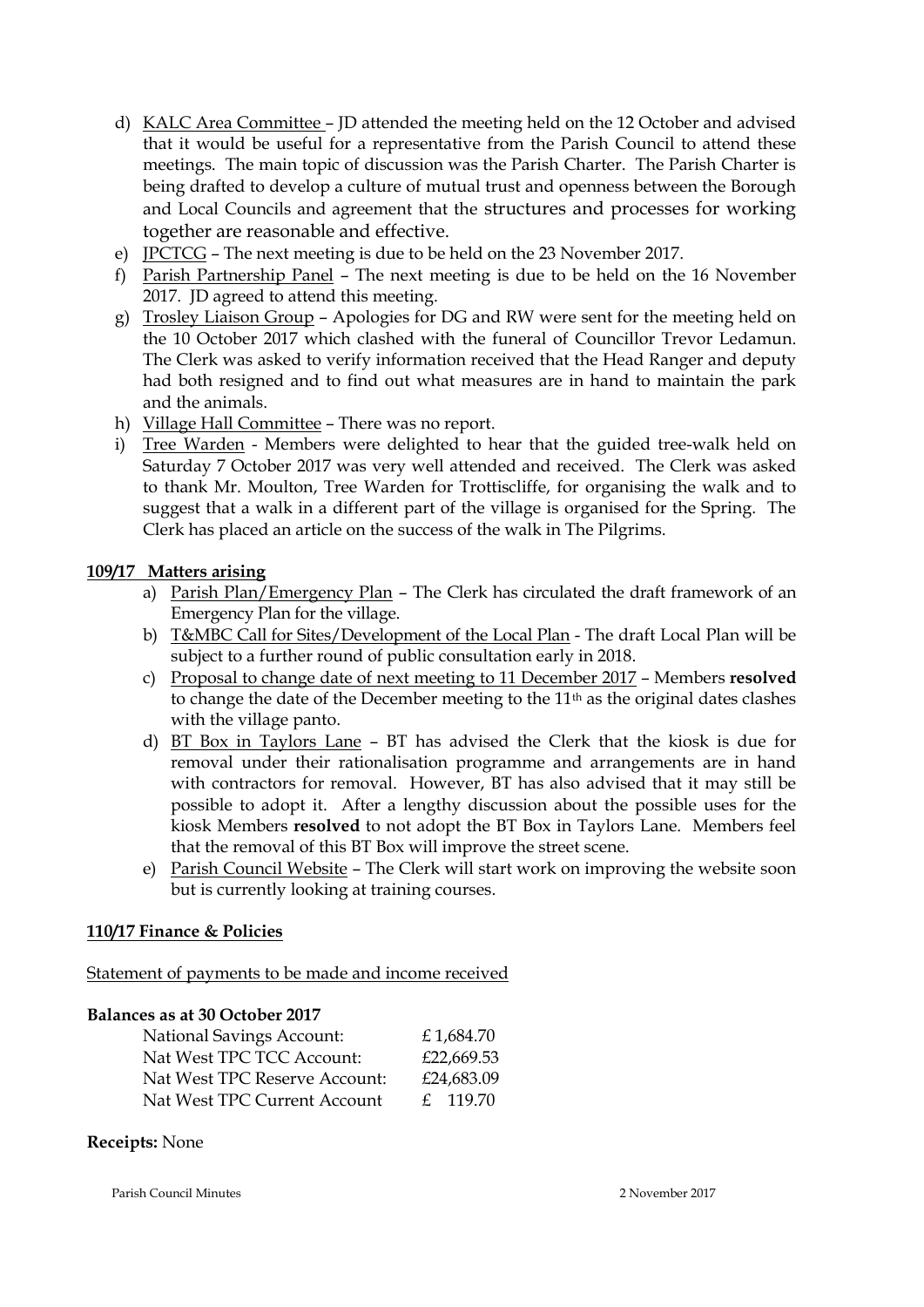| Supplier                    | Description                | Cheque | Amount    |
|-----------------------------|----------------------------|--------|-----------|
|                             |                            | Number |           |
| Mrs L S Goldsmith           | (Salary 4 weeks)           |        |           |
|                             | $(05/10/17 - 2/11/17)$     | 000142 | £160.74   |
| <b>HMRC</b>                 | (Clerks Tax)               | 000143 | £106.80   |
| Mrs L S Goldsmith           | <b>Clerks Expenses</b>     | 000144 | £ 74.84   |
| Mr M W Kirby                | Standing pipe - allotments | 000145 | £350.00   |
| <b>Four Seasons Gardens</b> | Groundworks                | 000146 | £739.46   |
| Heart of Kent Hospice       | Donation                   | 000147 | £100.00   |
| Total                       |                            |        | £1,531.84 |
|                             |                            |        |           |

## **Cheques for signature TPC Current Account:**

Transfer from TPC Reserve Account to TPC Current Account: £1,600.00

- a) Cheques for signature: The Chairman proposed that the cheques listed above be signed. Agreed
- b) Grass Cutting Contract 2018 Members **resolved** to not seek alternative quotes this year for the grass cutting. Members have been very happy with the service provided by the current contractor, Four Seasons Gardens Ltd. Members **resolved** to accept a quote of £3,975.48 (inclusive of VAT) from Four Seasons Gardens Ltd. for the grass cutting and hedge cutting for 2018.
- c) Proposal to increase the Clerk's salary one increment on NALC Pay Scales The Clerk had attended an appraisal meeting with RW and DJ. Members have no issues with the performance of the Clerk and highly values her skills and expertise as an experienced Clerk. It was agreed that the Clerk needs to gain more experience and understanding of the Parish Website with the aim of making it a more effective communication tool for the Parish Council with the public. Members **resolved** to increase the Clerk's salary from NALC pay scale SCP 26 to SCP 27 (£12.04 per hour to £12.44).
- d) Donation to the Heart of Kent Hospice The Clerk had received a request for financial assistance from the Heart of Kent Hospice. The Hospice has assisted 2 residents in 2017 and more recently the deceased Councillor Trevor Ledamun. Trevor's family has requested that any donations in memory of Trevor should be made to the Hospice. Members **resolved** to donate £100.00 as a S137 payment to the Heart of Kent Hospice in memory of Trevor. JD will advise the Trevor's family of this decision.

## **111/17 Members of public**:

Two members of public advised Members that an Action Group are looking at the feasibility of a community bid for The Plough. The Action Group would like the support of the Parish Council. The Action Group are considering the possible options for such a bid i.e. whether to keep the premises as a public house or to turn it into a shop and/or Post Office and/or a coffee shop.

#### **112/17 Planning**

a) Applications There were none to consider.

b) Decisions from T&MBC: 1] TM/17/02551/FL – Mayfield, Pinesfield Lane, Trottiscliffe, ME19 5EL Proposed replacement dwelling and garage. *Approved*

Parish Council Minutes 2 November 2017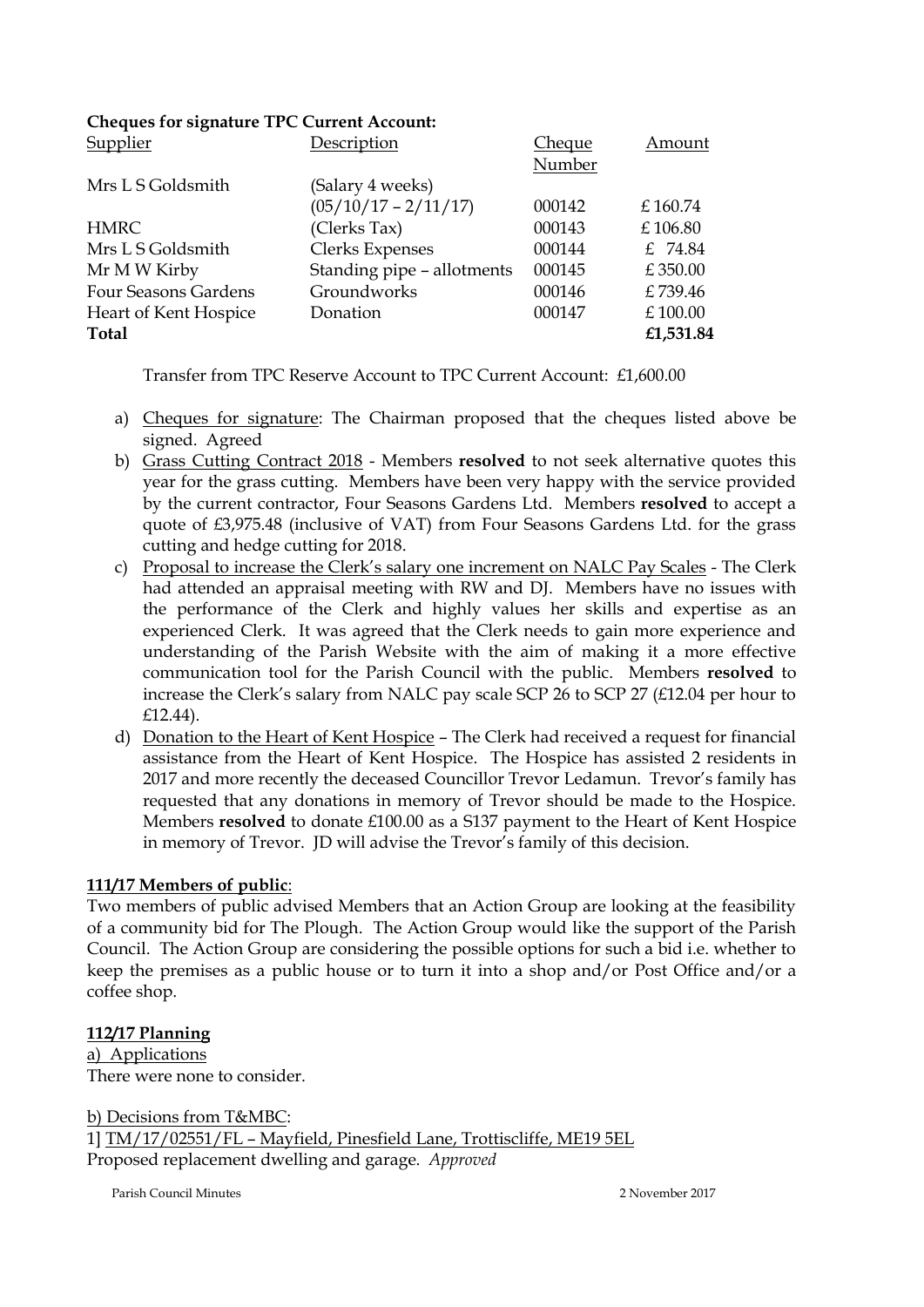2] TM/17/01899/FL – The Lillies, Taylors Lane, Trottiscliffe, ME19 5ES

Demolition of existing dwelling. New residential development for two new dwellings. *Refused*

# c) Other planning matters

1] Whitaker Cottage – unauthorised use as separate dwelling. Enforcement are carrying out further investigations with respect to planning permissions for the site

2] TM/16/01753/FL – The Nursery, Taylors Lane, Trottiscliffe – RW agreed to speak on behalf of the Parish Council against this proposal at the Area 2 Committee meeting due to be held on the 8 November 2017.

3] 17/00102/USEH - The Nursery Taylors Lane, Trottiscliffe, regarding alleged unauthorised residential use. Enforcement are carrying out an investigation to determine if a breach of planning control has occurred.

*8.47pm Borough Councillor Ann Kemp left the meeting*

4] Community Asset Register – Members noted that owner of The Plough had requested an independent review of the decision for this public house to be listed as an Asset of Community Value. The review hearing was held on the 24 October 2017. The review concluded that there is a realistic possibility that The Plough could be used for a range of purposes that provide social value and further the social interests of the local community within the next five years. It was therefore decided that the status of The Plough as an Asset of Community Value should be retained. Since the review T&MBC has given notice that the owner of the Plough Public House issued a formal notice of disposal on 31 October 2017. There is now a six week initial moratorium period in place during which no disposal can take place. This ends on the 12 December 2017. If a community interest group wishes to request to be a potential bidder for the property they must serve notice to T&MBC within that six week period. If such a request is received, the moratorium period is then extended to six months in total. Members discussed the information provided by the Action Group. RW explained one of the Parish Council's functions in the past has been as an enabler. When the village were establishing the tennis courts the Parish Council was able to help by endorsing and supporting bids for grants and assisting with setting up the leases and is now involved with the long-term management of the courts. Members discussed a proposal that the Parish Council should support the Action Group and any realistic plans they may have for making a bid for The Plough. It was agreed that the Parish Council could not offer any financial support. It was **resolved** that the Clerk should advise the Action Group that the Parish Council would support the Action Group and suggest that a working/steering group is set up with 2 Members, OS and DGG representing the Parish Council.

5] Trosely Farm - The Clerk has reported to enforcement the flood lighting around the manege at Trosley Farm and that the alarm is regularly going off.

*9.04pm 3 members of the public left the meeting*

## 113/17 Highways, Footways and Footpaths

## 1] Reported Faults

# i) **306682 – Taylors Lane, Trottiscliffe – White lining.**

KCC has accepted a quotation for all the white lining within the traffic calming section on Taylors Lane/The Street/Addington Lane to be refreshed. This will include all adjoining junction markings. Due to the nature of lining works and the agreed contract, KCC must give the contractor up to 90 days to undertake the job; although it may well be completed significantly in advance of these 90 days.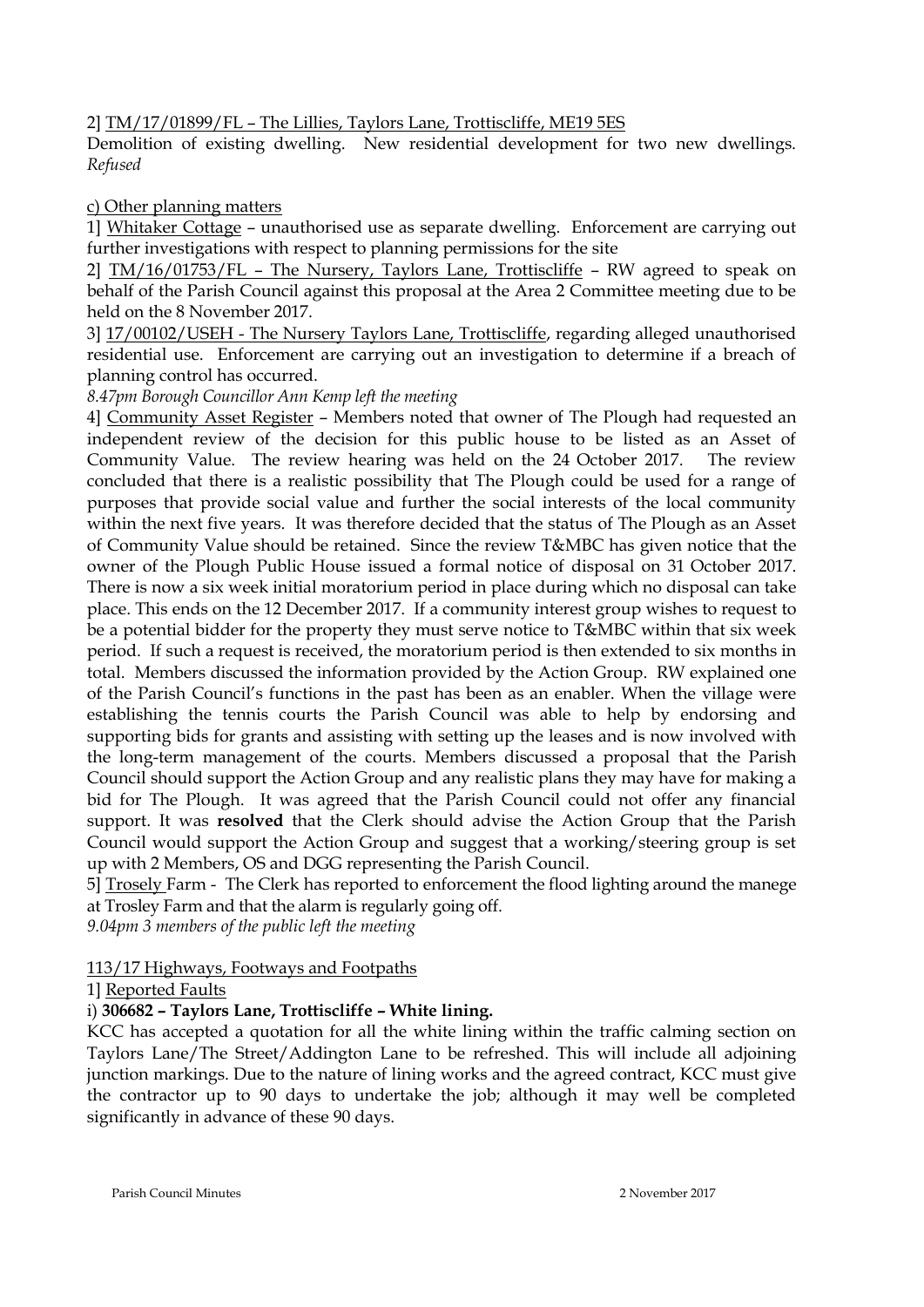# ii) **291359 – Church Lane, Trottiscliffe – Fingerpost.**

KCC has taken delivery of a replacement fingerpost and associated finger-signage and are currently sourcing the appropriate fixings for the new Fingers to be attached to this new post. KCC will then raise a job for the old post to be removed and the new one installed.

iii) Vigo Hill Sign – Clerk to report that the road name is still missing.

iv) Request for 20mph speed marks - The Clerk was asked to find out if KCC would be willing to place 20mph speed markings on the roads within the traffic calming section.

# 114/17 Open Spaces, Recreation Ground and Allotments

1] Recreation Ground and playground – The Clerk is in the process of updating some of the signs on the playground which have incorrect information and contact details.

2] Allotments – Members noted that a further standing water pipe has been installed at a cost of £350.00. The Clerk was asked to find out if the supply of water to both standing pipes can be isolated in the event of cold weather. The Clerk will also check whether any allotments are currently unused.

3] Request from Trottiscliffe School regarding field behind the allotments - JD advised that Trottiscliffe School would be very interested in finding out if it would be possible for the school to use this land to extend the outdoor learning. The changes to the National Curriculum mean that the school can be more creative with the timetable and they are keen to develop a land-based curriculum that will teach the children about healthy food production, budgeting, practical design, health and wellbeing of livestock, grazing management, water management, reproduction and yield, business enterprise, alongside their traditional classroom learning. The Clerk was asked to find out if Ian Murray still required this land for grazing. DG advised that he would be willing to help the school if this project takes place.

# 115/17] Correspondence

a) For Information

- 1] Area 2 Planning Committee 8 November 2017
- 2] Joint Transportation Board 27 November 2017
- 3] Parish Partnership Panel 16 November 2017
- 4] Standards Committee 15 January 2017
- 5] KALC Area Committee Meeting 4 January 2018

b) On Circulation

1] Agenda for Area 2 Planning Committee – 8 November 2017

2] Trosley Country Park – Agenda for meeting on 10 October and Minutes of meeting held on 8 May

- 3] KALC Annual Report 2016/17
- 4] KALC Strategic Plan 2015-2025
- 5] KALC Tonbridge & Malling Committee Minutes of meeting held on 12 October 2017
- 6] KALC Notice of 70th AGM Saturday 18 November 2017
- 7] Clerks & Councils Direct November 2017
- 8] The Parish News October 2017

c) Requiring Attention:

1] 2018 Boundary Review of Parliamentary Constituencies – Noted.

2] Informal consultation on potential new parking restrictions for Addington – Noted.

3] KCC - Budget Consultation 2018 - Draft Budget Strategy 2018/19 Consultation – The Clerk will place details about the consultation in The Pilgrims and Members will respond individually.

Parish Council Minutes 2 November 2017